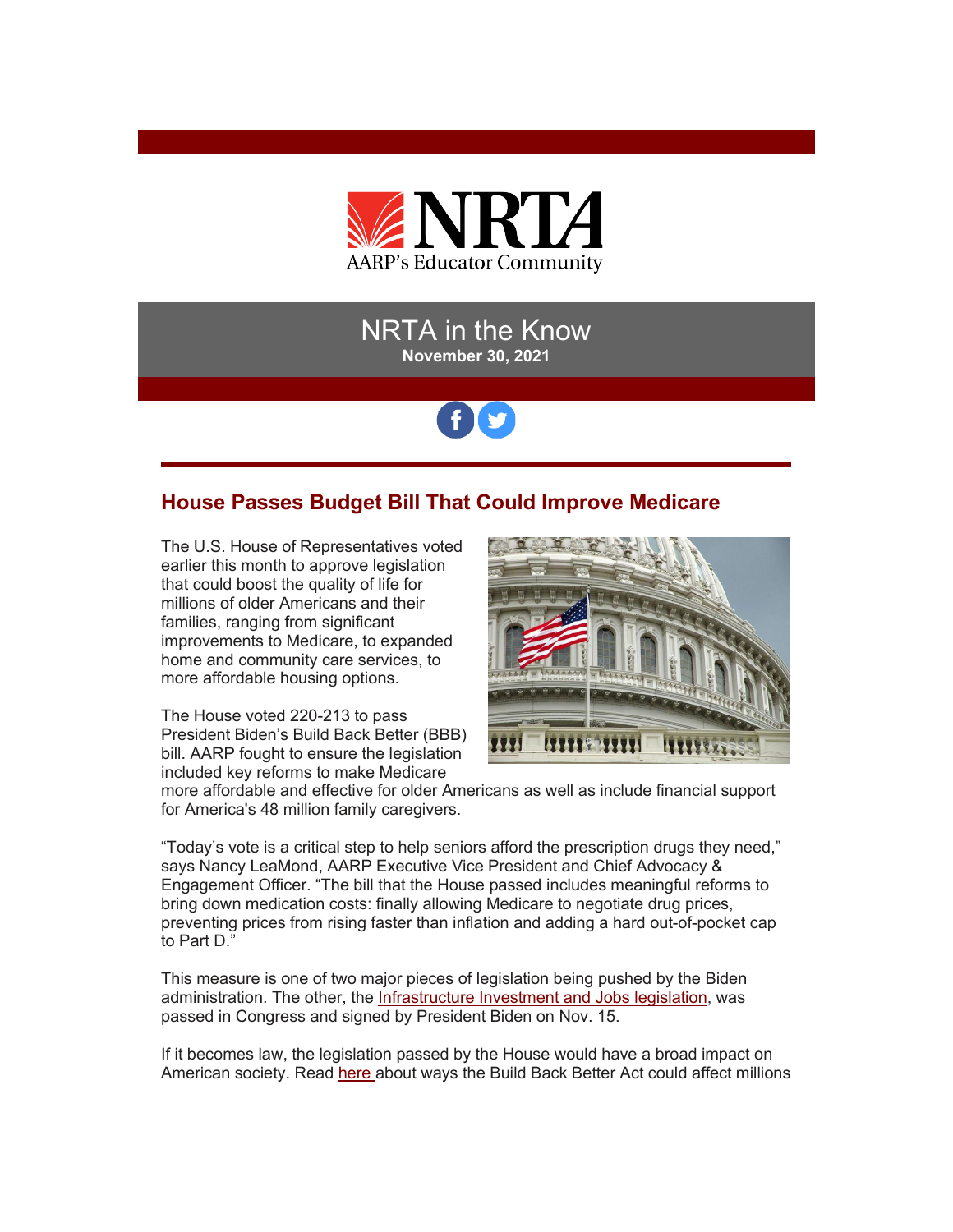## **New Episode of the Red Apple Podcast Now Available**

The latest episode of the [Red Apple,](https://r20.rs6.net/tn.jsp?f=001x2zzcq0OcerBgQKnSExyxzWqFnfWMSCRN0ZQcEpgsj563OIIeuCGiAZajmFfE2tzRPv-_63c2QqN-kYrZAzwfsj6qUSgi8UHrw5B1KUBc30WPhFzJlnvxF7sjc8qCcXlblHfoRk7wW7OOQx9-Ax9Nng8KKnQNlo24oKKQDcKGcxKO68hrNO5KLD2EIgqDDyW_fMqDoP3fQpYNpA2UCOFUQMZwwJ_FmneCFoXkApgofs=&c=QIY1EDqxZ5cGc3lJFhYGgD47Hzc_8WiuaTZlVK3UX95kCJikAHu4LA==&ch=Llc08lN9mSruUOBAspwsXvi9U8XUmIGOxs7E6sh_Fi9PI64D19zYlg==) the only podcast for 50+ educators, features an important topic for retired educators: brain health.

The number of Americans living with dementia is growing. Nearly [six million](https://r20.rs6.net/tn.jsp?f=001x2zzcq0OcerBgQKnSExyxzWqFnfWMSCRN0ZQcEpgsj563OIIeuCGiAZajmFfE2tznvtfG-9SZgF5HL3r_dc-xkpUzp89MP9ableEC2rES_Ve_AY8OerFqTfzrNgatmajGmb345upRa1DsWKVycATc0NDRve9VGYcWXusyruJlTwcwXB0CtGO4ua_20mfIs4YkGFqxLroWnCejD5DnIwYlg==&c=QIY1EDqxZ5cGc3lJFhYGgD47Hzc_8WiuaTZlVK3UX95kCJikAHu4LA==&ch=Llc08lN9mSruUOBAspwsXvi9U8XUmIGOxs7E6sh_Fi9PI64D19zYlg==) people in the United States have Alzheimer's disease and related dementias, including 5.6 million aged 65 and older. The good news is that research indicates that proactive brain



health actions can help reduce the risk of dementia and memory loss.

During the podcast, [Sarah Lock,](https://r20.rs6.net/tn.jsp?f=001x2zzcq0OcerBgQKnSExyxzWqFnfWMSCRN0ZQcEpgsj563OIIeuCGiAZajmFfE2tzrD7fEGKxTYtYUksArqGrnQk0hVjybwfxcRoeQ-intvjlzMWRK90gcmLd4E2KfRgvREjaQctthdW3jjoEAQ_WigBVOIt31DXkRgEwIMZMIDU=&c=QIY1EDqxZ5cGc3lJFhYGgD47Hzc_8WiuaTZlVK3UX95kCJikAHu4LA==&ch=Llc08lN9mSruUOBAspwsXvi9U8XUmIGOxs7E6sh_Fi9PI64D19zYlg==) AARP Senior Vice President for Policy and Brain Health, and Lauren Luchi, AARP Program Manager for Policy, Research and International, discuss the complex topic of brain health. They detail AARP's threepronged strategy to address brain health issues, the [Six Pillars of Brain Health,](https://r20.rs6.net/tn.jsp?f=001x2zzcq0OcerBgQKnSExyxzWqFnfWMSCRN0ZQcEpgsj563OIIeuCGiAZajmFfE2tzydgFpzTAZgWaC8ZLzQelka0efCLmLwlgGpVsouwm0_yRr5NyzVgafHA8I0WZhgfhtHgdDjnC8iXbirwODPX0eJtxYabqoW1uAhqBbhfC7U2I67_I7AxHqu2IYmyX7Z6mqGh6lYOqh-o=&c=QIY1EDqxZ5cGc3lJFhYGgD47Hzc_8WiuaTZlVK3UX95kCJikAHu4LA==&ch=Llc08lN9mSruUOBAspwsXvi9U8XUmIGOxs7E6sh_Fi9PI64D19zYlg==) ways retired educators can reduce the risk of getting dementia, and how retired educators can get involved with brain health programs.

# **[Listen to the Red Apple Podcast](https://r20.rs6.net/tn.jsp?f=001x2zzcq0OcerBgQKnSExyxzWqFnfWMSCRN0ZQcEpgsj563OIIeuCGiAZajmFfE2tzRPv-_63c2QqN-kYrZAzwfsj6qUSgi8UHrw5B1KUBc30WPhFzJlnvxF7sjc8qCcXlblHfoRk7wW7OOQx9-Ax9Nng8KKnQNlo24oKKQDcKGcxKO68hrNO5KLD2EIgqDDyW_fMqDoP3fQpYNpA2UCOFUQMZwwJ_FmneCFoXkApgofs=&c=QIY1EDqxZ5cGc3lJFhYGgD47Hzc_8WiuaTZlVK3UX95kCJikAHu4LA==&ch=Llc08lN9mSruUOBAspwsXvi9U8XUmIGOxs7E6sh_Fi9PI64D19zYlg==)**

Retired educators are invited to access a wealth of brain health and staying sharp resources [here.](https://r20.rs6.net/tn.jsp?f=001x2zzcq0OcerBgQKnSExyxzWqFnfWMSCRN0ZQcEpgsj563OIIeuCGiAZajmFfE2tzAJQxYMyipGMmSsMDboRSfgCroDuaqZj4H3VMJYlHNra_0NRb9cf6zAYRvX_eAc9cZ7i9CcnWjpht87kiXb6vGw==&c=QIY1EDqxZ5cGc3lJFhYGgD47Hzc_8WiuaTZlVK3UX95kCJikAHu4LA==&ch=Llc08lN9mSruUOBAspwsXvi9U8XUmIGOxs7E6sh_Fi9PI64D19zYlg==)

Read more about a new book, *Keep Sharp: Build a Better Brain at Any Age,* [here](https://r20.rs6.net/tn.jsp?f=001x2zzcq0OcerBgQKnSExyxzWqFnfWMSCRN0ZQcEpgsj563OIIeuCGiAZajmFfE2tzobVkrnylmZoacNN4FdtMXI0mp5qHnF-cPpFuBPefAlNdFt3cLuqjZ5GNHBboUkPT4a0E9FuVYueSMjyxhW8rVhZnUZ91J3WwbILp5F44z94kXI56Mjf0WbepBweCi9Os0JzzIzbizoXJax0SWXU0lR-HZJoldVxctNY-uNjuaNYyvu5mwVKvbS8kcb7JOIl76XOd07btboQ1nalaFocYnw==&c=QIY1EDqxZ5cGc3lJFhYGgD47Hzc_8WiuaTZlVK3UX95kCJikAHu4LA==&ch=Llc08lN9mSruUOBAspwsXvi9U8XUmIGOxs7E6sh_Fi9PI64D19zYlg==)*.* 

More information about the AARP convened Global Council on Brain Health, an independent collaborative of scientists, health professionals, scholars and policy experts from around the world working in areas of brain health related to human cognition, is available [here.](https://r20.rs6.net/tn.jsp?f=001x2zzcq0OcerBgQKnSExyxzWqFnfWMSCRN0ZQcEpgsj563OIIeuCGiAZajmFfE2tz6PzqfmkbQVaaCHvs2XpBgas7oXJuU07Ut1Olm199HWKcxwDGIv0fS_lluHXphDCjEep3--AwTJpGImTq9Vz9aOmx33FUlk5cCU3qEbNQUdB1WW5DIN1KDdC_wrzDjrO7kpTupzrIi4-KexBxMYH20Q==&c=QIY1EDqxZ5cGc3lJFhYGgD47Hzc_8WiuaTZlVK3UX95kCJikAHu4LA==&ch=Llc08lN9mSruUOBAspwsXvi9U8XUmIGOxs7E6sh_Fi9PI64D19zYlg==)



## **NBC Reports Many Teacher Pensions Not Keeping Up with Inflation**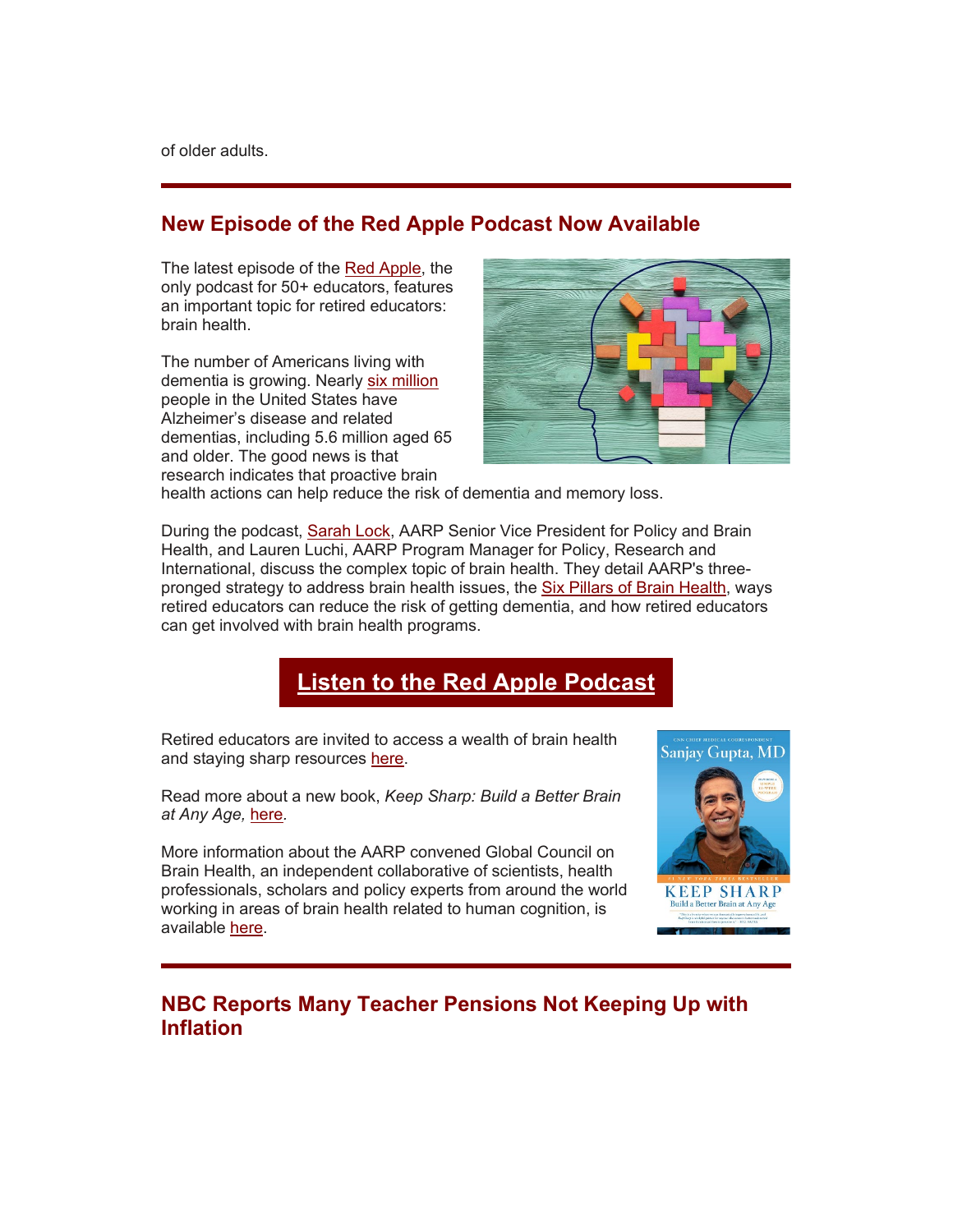Veteran journalist [Gretchen Morgenson](https://r20.rs6.net/tn.jsp?f=001x2zzcq0OcerBgQKnSExyxzWqFnfWMSCRN0ZQcEpgsj563OIIeuCGiAZajmFfE2tzxa5tIyUcfPwpy-ijoIXmXJUgsr_LZF2X-Fza3SgkDRF_5kiiNkIFUGIdZdcI1nY4oj9RZzoE1HApzYIIkRfTTnN_7n0lpUL2XBtVxAx3PthhTm9qvFRzPA==&c=QIY1EDqxZ5cGc3lJFhYGgD47Hzc_8WiuaTZlVK3UX95kCJikAHu4LA==&ch=Llc08lN9mSruUOBAspwsXvi9U8XUmIGOxs7E6sh_Fi9PI64D19zYlg==) reports that cost-of-living increases for pensions in many states are not keeping up with inflation.

In a story for NBC News, she reports on a retired elementary school teacher in Toledo, Ohio, who receives a monthly check from the pension she paid into for 31 years. But the size of her check, and those of 157,000 former Ohio teachers like her, does not rise



even when basic costs of living do. Others receiving public pensions across the nation are in the same situation.

"I rely solely on my pension," retired teacher Jan Stewart told NBC News, which amounts to roughly \$3,800 a month. "I keep a budget of everything that I spend. Now everything's gone up and through no fault of my own, I'm in this position today."

Some pensioners get a "raise" in their monthly checks during inflationary times if their pension has a cost-of-living adjustment, or COLA. [Public pensions](https://r20.rs6.net/tn.jsp?f=001x2zzcq0OcerBgQKnSExyxzWqFnfWMSCRN0ZQcEpgsj563OIIeuCGiAZajmFfE2tzx5inYE5Cd6OIVOfz2hr0PHduTCbDuwxzJ5Y1_tYORbqvI4wPPk83iQimUjVLrgvHt_b5vabDIxZCko0NwAm8pCEB_sXmLWlr&c=QIY1EDqxZ5cGc3lJFhYGgD47Hzc_8WiuaTZlVK3UX95kCJikAHu4LA==&ch=Llc08lN9mSruUOBAspwsXvi9U8XUmIGOxs7E6sh_Fi9PI64D19zYlg==) in at least 31 states have reduced cost-of-living increases or eliminated them altogether. Firefighters, teachers, police and other workers in four other states that have cut the increases entirely — Iowa, New Jersey, Washington and Wyoming — are now behind the eight ball, NBC reports.

Read the full story [here.](https://r20.rs6.net/tn.jsp?f=001x2zzcq0OcerBgQKnSExyxzWqFnfWMSCRN0ZQcEpgsj563OIIeuCGiAZajmFfE2tzoEAb8rVIf49M1QyHbfZnMZ-7n758P9aAWc73yif9_czWVQH8kebVIX7oS9rjfhsDxYsjr0P1ugP3HoV1seFSuByfrUIX2n2K8gZ5y-msXyAHvyctKX2uvoh6JepaA8FpWDewaZ-89alV1bR7N9SHN-7UN8COAYymkSrEeVUS6aufgctlbCX3T6v3mNnUM7MmjtWDujfHKbfiPXWvnWwOZQ==&c=QIY1EDqxZ5cGc3lJFhYGgD47Hzc_8WiuaTZlVK3UX95kCJikAHu4LA==&ch=Llc08lN9mSruUOBAspwsXvi9U8XUmIGOxs7E6sh_Fi9PI64D19zYlg==)

#### **10 Ways to Save Money on Gas**

A gallon of unleaded gas costs an average of \$3.40, up \$1.30, or 62 percent, from a year ago, according to the American Automobile Association (AAA). Although prices are still well below their record high of \$4.11 per gallon, set in July 2008, the sharp spike in the cost of gasoline has put a dent in consumers' budgets.

Gas prices started to rise in April, around the time the Colonial Pipeline was



hacked, says AAA spokesman Andrew Gross. "That's when they began to go up, and they never really dropped — they just kept rolling along," he says. "And that somewhat coincided with the economic reawakening here in this country as the economy surged faster than oil production, and it still is."

Gas prices fell modestly, and that may continue until refineries retool in spring for summer fuel blends. Typically, demand for gasoline drops a bit in winter, and if there is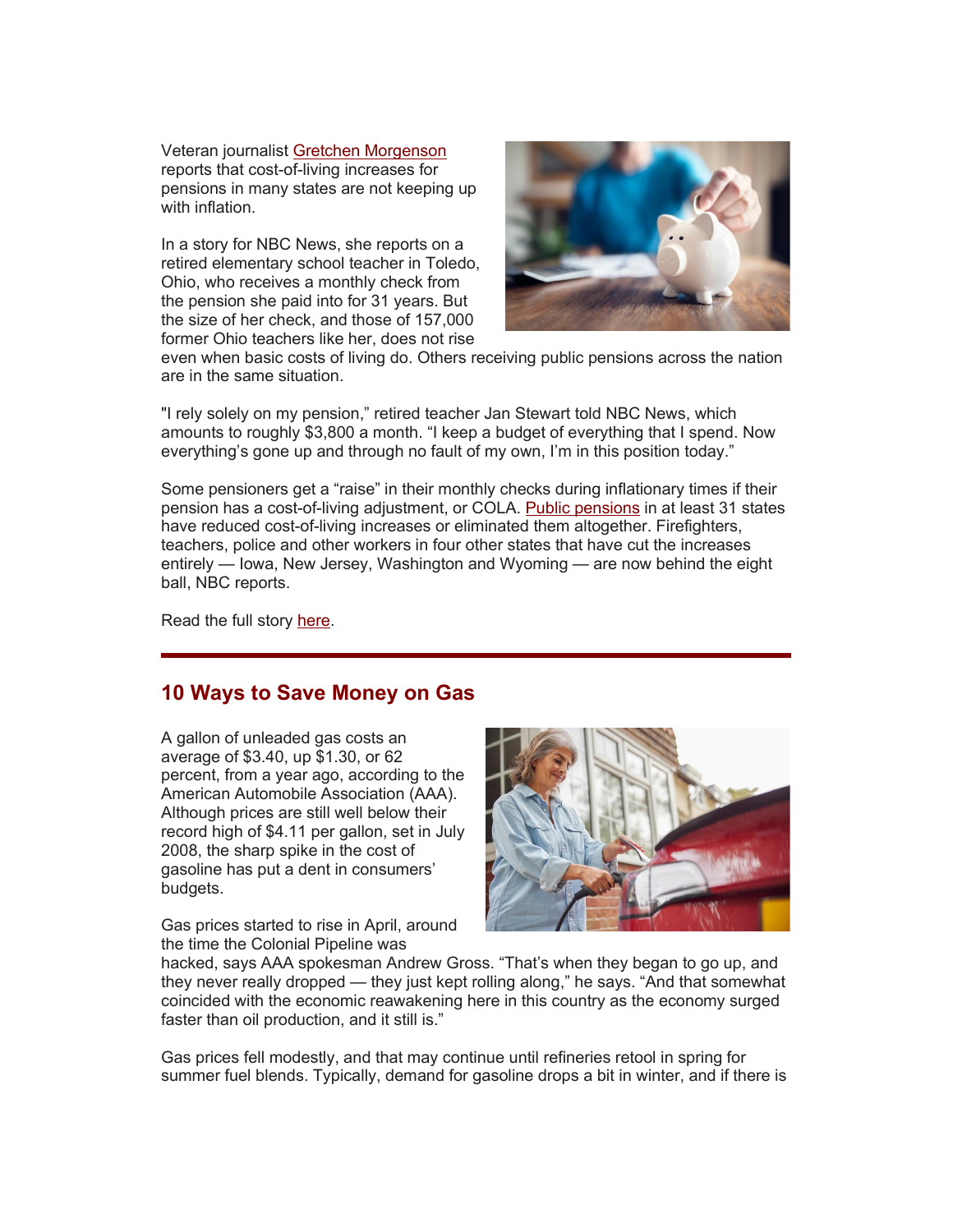another spate of business shutdowns because of the COVID-19 pandemic, demand could fall as well. The U.S. Energy Information Administration (EIA) estimates that gasoline prices will average \$3.32 a gallon in November before falling to \$3.16 a gallon in December.

Rising gas prices can be particularly painful for retired educators living on a fixed income, and even more so for retirees lacking a cost-of-living adjustment to their pension income. But there are ways to help reduce fuel bills substantially — from slowing down to maintaining proper tire inflation.

Read ten tips from AAA [here.](https://r20.rs6.net/tn.jsp?f=001x2zzcq0OcerBgQKnSExyxzWqFnfWMSCRN0ZQcEpgsj563OIIeuCGiAZajmFfE2tzm1zXpRlz1hq4_cCMAFFdGFzEQgnz6qzEXP-XlX5B1DpZsPOD5WjE2kMLdtnTu4hekG-CmVO755jphxBvKu-gK24PtQBcy_dr9ARfBRe1DotzjiGCIWEH98EjlJgVpi2GX5HvoA6eOcWSO9uStNGmX3cABXt4TMoOqtQn0wwSJN9NJnWrm5aI2co0OWMyErpdBhCZdlQnvZa1qTN_WVGth-jsO0Bi8IiRx_8gZkIRDIU=&c=QIY1EDqxZ5cGc3lJFhYGgD47Hzc_8WiuaTZlVK3UX95kCJikAHu4LA==&ch=Llc08lN9mSruUOBAspwsXvi9U8XUmIGOxs7E6sh_Fi9PI64D19zYlg==)

### **Webinar Replay | Public Plans Database & Views of K-12 Workforce**

Earlier this month, NRTA hosted a webinar with [MissionSquare Research](https://r20.rs6.net/tn.jsp?f=001x2zzcq0OcerBgQKnSExyxzWqFnfWMSCRN0ZQcEpgsj563OIIeuCGiJE-l77ULNB4qIRqgGzlm-4FSshktAwT08q6LcRNtASA2VQqP70scfzUVTfqhng_PXN1_dz8lIRCTotWBs-yhSg=&c=QIY1EDqxZ5cGc3lJFhYGgD47Hzc_8WiuaTZlVK3UX95kCJikAHu4LA==&ch=Llc08lN9mSruUOBAspwsXvi9U8XUmIGOxs7E6sh_Fi9PI64D19zYlg==)  [Institute](https://r20.rs6.net/tn.jsp?f=001x2zzcq0OcerBgQKnSExyxzWqFnfWMSCRN0ZQcEpgsj563OIIeuCGiJE-l77ULNB4qIRqgGzlm-4FSshktAwT08q6LcRNtASA2VQqP70scfzUVTfqhng_PXN1_dz8lIRCTotWBs-yhSg=&c=QIY1EDqxZ5cGc3lJFhYGgD47Hzc_8WiuaTZlVK3UX95kCJikAHu4LA==&ch=Llc08lN9mSruUOBAspwsXvi9U8XUmIGOxs7E6sh_Fi9PI64D19zYlg==) to learn about new research focused on the K-12 workforce and pensions.

During the webinar, researchers from MissionSquare Retirement reviewed two new reports:



- *[Public Plans Database –](https://r20.rs6.net/tn.jsp?f=001x2zzcq0OcerBgQKnSExyxzWqFnfWMSCRN0ZQcEpgsj563OIIeuCGiK6lLyfXGYPA7OSnT3FddmfaPGJUy-C0gs51WtKGAezKPYa8zIuysKuBdxond2xN-BnFPCVOzGvgpAyaY9o4XsY7dFmoh4T4lplEvEHTmMz_KwwAaaPzTWBDkqK9enAgrukGIvuaglbivGeSty8S5MP9FpYf1Beg6g==&c=QIY1EDqxZ5cGc3lJFhYGgD47Hzc_8WiuaTZlVK3UX95kCJikAHu4LA==&ch=Llc08lN9mSruUOBAspwsXvi9U8XUmIGOxs7E6sh_Fi9PI64D19zYlg==) [Snapshot as of](https://r20.rs6.net/tn.jsp?f=001x2zzcq0OcerBgQKnSExyxzWqFnfWMSCRN0ZQcEpgsj563OIIeuCGiK6lLyfXGYPA7OSnT3FddmfaPGJUy-C0gs51WtKGAezKPYa8zIuysKuBdxond2xN-BnFPCVOzGvgpAyaY9o4XsY7dFmoh4T4lplEvEHTmMz_KwwAaaPzTWBDkqK9enAgrukGIvuaglbivGeSty8S5MP9FpYf1Beg6g==&c=QIY1EDqxZ5cGc3lJFhYGgD47Hzc_8WiuaTZlVK3UX95kCJikAHu4LA==&ch=Llc08lN9mSruUOBAspwsXvi9U8XUmIGOxs7E6sh_Fi9PI64D19zYlg==)  [September 2021](https://r20.rs6.net/tn.jsp?f=001x2zzcq0OcerBgQKnSExyxzWqFnfWMSCRN0ZQcEpgsj563OIIeuCGiK6lLyfXGYPA7OSnT3FddmfaPGJUy-C0gs51WtKGAezKPYa8zIuysKuBdxond2xN-BnFPCVOzGvgpAyaY9o4XsY7dFmoh4T4lplEvEHTmMz_KwwAaaPzTWBDkqK9enAgrukGIvuaglbivGeSty8S5MP9FpYf1Beg6g==&c=QIY1EDqxZ5cGc3lJFhYGgD47Hzc_8WiuaTZlVK3UX95kCJikAHu4LA==&ch=Llc08lN9mSruUOBAspwsXvi9U8XUmIGOxs7E6sh_Fi9PI64D19zYlg==)* finds that despite the COVID-19 pandemic, the average funded ratio among state and local pension plans has held steady at 72%
- *[K-12 Public School Employee Views on Finances, Employment Outlook](https://r20.rs6.net/tn.jsp?f=001x2zzcq0OcerBgQKnSExyxzWqFnfWMSCRN0ZQcEpgsj563OIIeuCGiK6lLyfXGYPAaF7PqApjKSOkHms_Dy9b4Bv187bASfHQ2DP4FxJRDK8aOb3baO_h4qKvlcT5K2aNi1hhLqaBePqooYvzL45GYyXY9odNeFhyJX5nIce3uWb5SmbfYp1H8G10lfrNx88_Fzi2sSG_ybZsQBEXm7LSLw==&c=QIY1EDqxZ5cGc3lJFhYGgD47Hzc_8WiuaTZlVK3UX95kCJikAHu4LA==&ch=Llc08lN9mSruUOBAspwsXvi9U8XUmIGOxs7E6sh_Fi9PI64D19zYlg==)  [and Safety Concerns Due to COVID-19](https://r20.rs6.net/tn.jsp?f=001x2zzcq0OcerBgQKnSExyxzWqFnfWMSCRN0ZQcEpgsj563OIIeuCGiK6lLyfXGYPAaF7PqApjKSOkHms_Dy9b4Bv187bASfHQ2DP4FxJRDK8aOb3baO_h4qKvlcT5K2aNi1hhLqaBePqooYvzL45GYyXY9odNeFhyJX5nIce3uWb5SmbfYp1H8G10lfrNx88_Fzi2sSG_ybZsQBEXm7LSLw==&c=QIY1EDqxZ5cGc3lJFhYGgD47Hzc_8WiuaTZlVK3UX95kCJikAHu4LA==&ch=Llc08lN9mSruUOBAspwsXvi9U8XUmIGOxs7E6sh_Fi9PI64D19zYlg==)* finds that education employees are significantly more likely than other government employees to be concerned about retirement and many are considering leaving their jobs.

These reports provide important information that retired educators can use in the upcoming 2022 state legislative sessions. We hope you will share this information with your members, especially those who support your pension advocacy efforts.